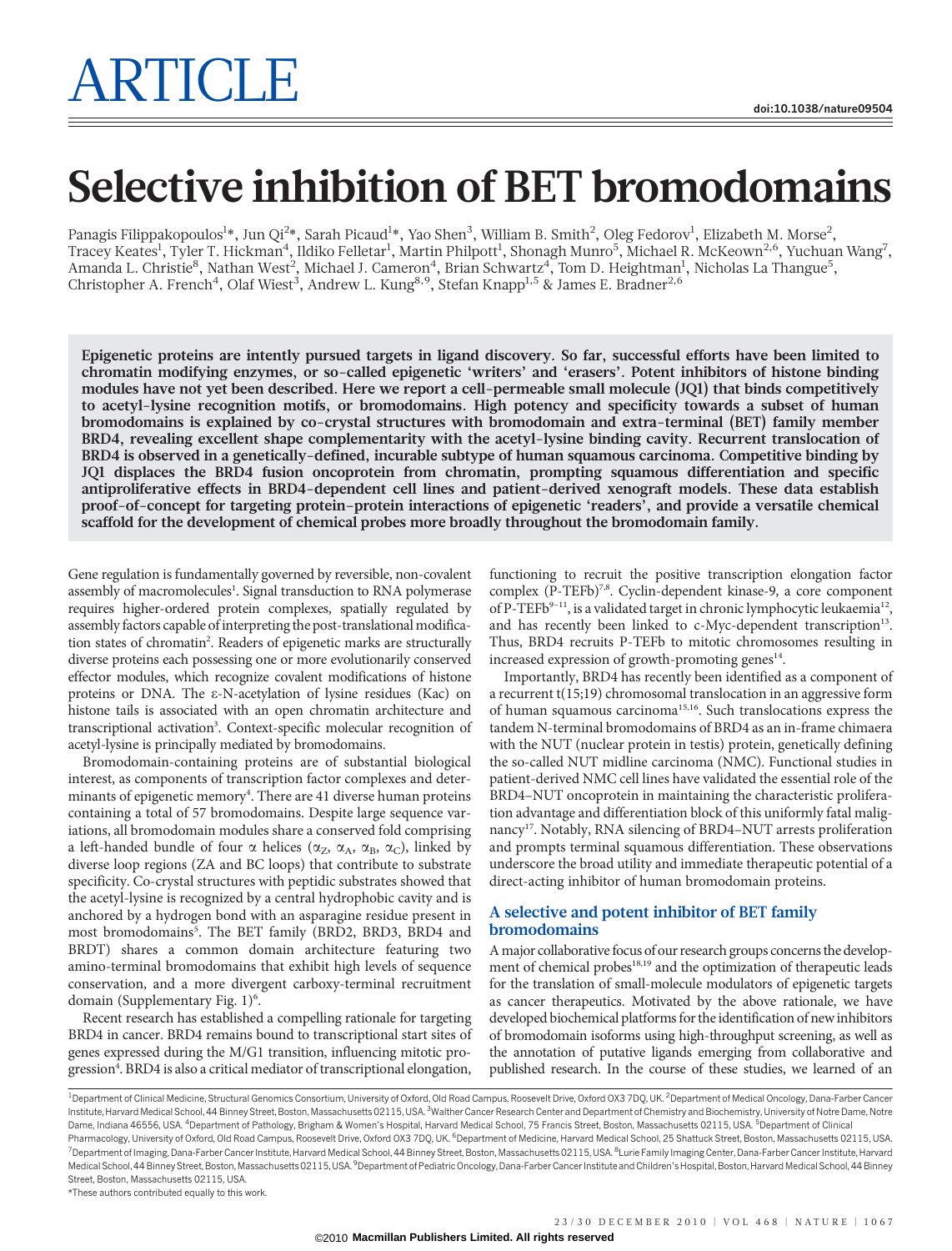observation byMitsubishi Pharmaceuticals that simple thienodiazepines possessed binding activity for BRD4 (ref. 20). Previous research from this group indicates that these compounds emerged from anti-inflammatory phenotypic studies, such as inhibition of CD28 co-stimulation as a means of treating autoimmune diseases $21,22$ . A rich literature has established the synthetic accessibility and favourable pharmacological properties of this privileged class of drug-like small molecules<sup>23</sup>. Indeed, the core scaffold described appears in FDA-approved substances such as alprazolam and triazolam.

Inferring structure–activity relationships also derived from molecular modelling of candidate ligands within the binding pocket of the apo crystal structure of the first bromodomain of BRD4 (hereafter referred to as BRD4(1); Protein Data Bank code 2OSS), we designed a prototype ligand, JQ1 (Fig. 1a). JQ1 is a novel thieno-triazolo-1,4-diazepine, possessing an appended, bulky t-butyl ester functional group at C6 in order to (1) allow for additional pendant group diversity, as needed, and (2) to mitigate binding to the central benzodiazepine receptor as predicted by published structure–activity relationships<sup>23</sup>. We first established a high-yielding, seven-step synthetic route to access racemic JQ1 (hereafter referred to as JQ1) and derivatives (scheme 1 in Supplementary

> CREBBP EP300 BAZ1A

Cl

YND<sub>11</sub>

MLL

oBRPF1

N

 $\sim^\circ$ 

 $B \overline{R} \overline{D} \overline{9}$ ≽BRD7<br>**KIAA124**0 ATAD<sub>2</sub>C WDR9(2)  $\rho$ 

**b**

BRD1

N

N N

S

BAZ2B

SP1400

LOC93349

 $TIF1$ TRIM33 BRD8(1)

(+)-JQ1 (–)-JQ1

**a c**

PB1(6)

 $B$ RDT(1) $\bigcap$ BRD<sub>4(1</sub>

BRD2(1)

N

 $N - N$ 

S

BRDT(2)

TAF1(1)<br>PRKCBP1 **STAF1L(1)** 

WDR9(1) BRWD3(1)

O<sub>ASH1L</sub>

 $O<sup>+</sup>$ PB1(1)

 $\circ$ PB1(3)

 $\overline{C}$ CECR2 **O** FALZ **SO**GCN5L2 **PCAF** 

BRD3(1)

N

 $\sim^\circ$ 

Cl

BRD3(2)  $\bigodot$ BRD2(2)  $\bigcirc$ BRD4(2)

Methods).We have also identified a route to synthesize each enantiomer,  $(+)$ -JQ1 and  $(-)$ -JQ1 (scheme 2 in Supplementary Methods).

To establish a biochemical platform for comprehensive selectivity screening, all human bromodomains were subcloned into bacterial expression vectors. Testing of an average of 15 expression constructs per bromodomain resulted in the identification of 37 expression systems that yielded soluble protein suitablefor specificity screening and covered all bromodomain subfamilies (Supplementary Table 1). Because the specific substrates of most bromodomains are unknown, a general binding assay based on differential scanning fluorimetry (DSF) was implemented<sup>24</sup>. Binding of  $(+)$ -JO1 significantly increased the thermal stability of all bromodomains of the BET family (Fig. 1b and Supplementary Table 2) with  $\Delta T_{\text{m}}^{\text{obs}}$  values between 4.2 °C (BRDT(1)) and  $10.1\,^{\circ}\text{C}$  (BRD4(1)). No significant stability shifts were detected for bromodomains outside the BET family, indicating that this ligand is highly selective. In contrast, the stereoisomer  $(-)$ -JQ1 showed no significant interaction with any bromodomain present in our panel.

Within a family of proteins a linear correlation between DSF  $\Delta T_{\mathrm{m}}^{\mathrm{obs}}$ values and binding constants has been observed, with temperature shifts larger than  $6^{\circ}$ C corresponding to compounds with nanomolar

m<del>mmmmn</del>c

0 20 40 60 80 100 120 140

A: blank  $\overline{J}$   $\bullet$  (+)-JQ1

A B

Time (min)



dilution as a function of binding site saturation (symbols as indicated in the inset). Solid lines represent a nonlinear least squares fit using a single-site binding model. d, Thermal shifts  $(\Delta T_{\rm m}^{\rm~obs})$  show good correlation to dissociation constants  $(K_d)$  determined by ITC for the BET bromodomains. The dotted red line represents a least squares fit with an R of 96%. The  $\Delta T_{\rm m}$ obs data represent the mean  $\pm$  s.d. (n = 3). Error for ITC data was based on deviations to least squares fit described in c. e, Competitive displacement of a histone peptide from human bromodomains is exhibited by JQ1 using a beadbased proximity assay. Alpha-screen titrations monitoring the displacement of a tetra-acetylated histone H4 peptide by JQ1 isomers using the bromodomains BRD4(1), BRD4(2) or of an acetylated H3 peptide using CREBBP are shown.

log[conc.(μM)]

–10 –8 –6 –4

.<br><del>බල්ලි ගම</del>

40 60 80 100 120 140 160 180 200

0.0 0.5 1.0 1.5 2.0 Molar ratio

–8 –6  $-4$   $\frac{9}{5}$ –2 kcal mol–1 of injectant

<del>双 双/</del>双〇

(–)-JQ1

 $\Omega$ 

kud

IOLU

 $K_d$  (nM)

Inhibition (%)

nhibition (%)

**e**

>9 °C 7–9 °C 4–7 °C

O

 $\frac{1}{2}$ TAF1(2)

0

50

100

 $\Delta T_{\rm m}^{\rm obs}$  (°C)

–0.8 –0.7 –0.6 –0.5 –0.4 –0.3 –0.2 –0.1 0.0

**d**

Δ*P* (μcal s–1)

 $\mathcal{P}$  (ucal

 $\overline{5}^{-1}$ 

 $\Delta$  BRD4(1)  $(+)-JQ1$ BRD4(2)  $(+)$ -JQ1 CREBBP (+)-JQ1 BRD4(1)  $(-)$ -JQ $^{\frac{1}{1}}$ 

⊽

 $\triangledown$ 

 $\Box$  $\Omega$ 

B: (–)-JQ1 C: (+)-JQ1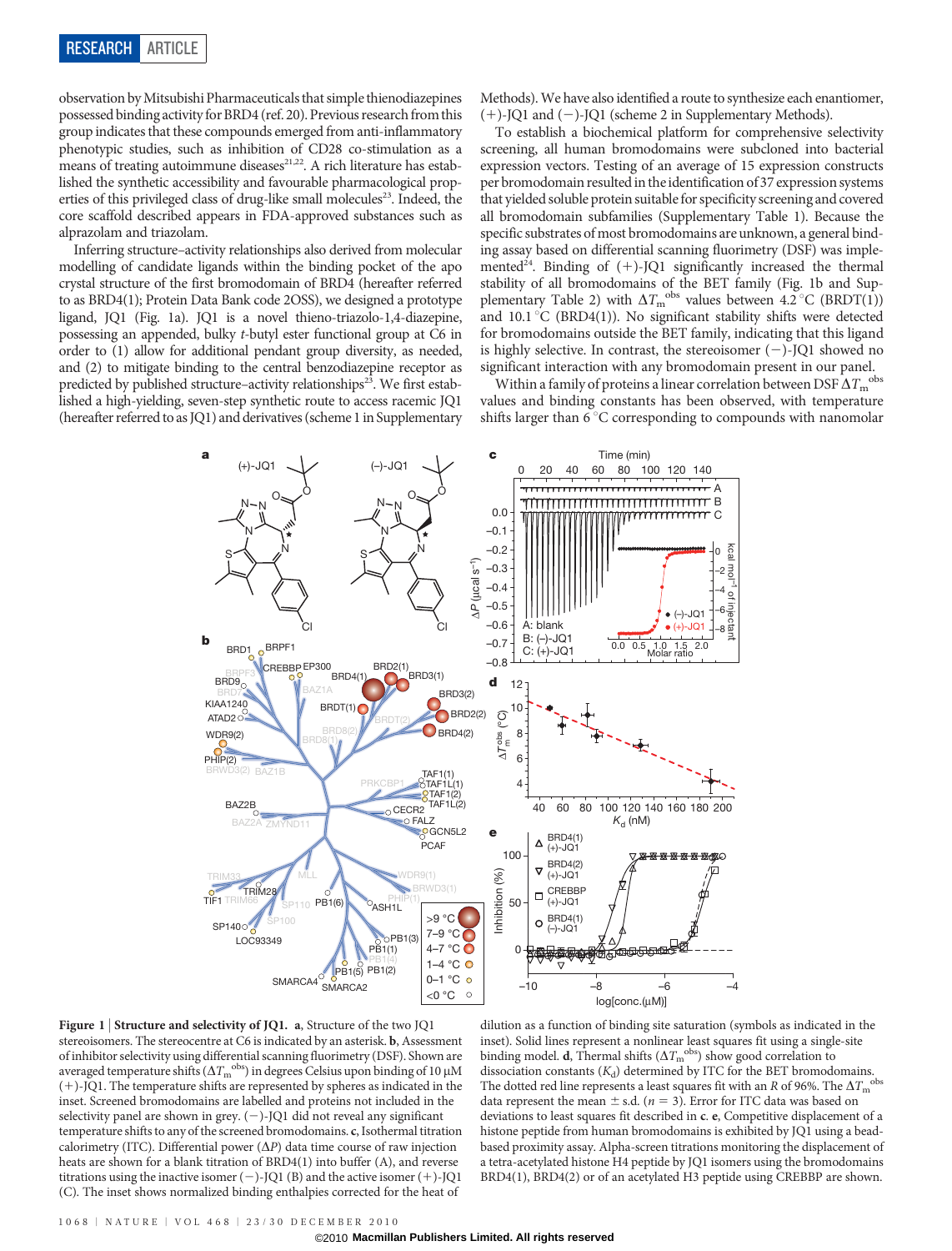dissociation constants  $(K_d)^{25,26}$ . Because the sensitivity of this assay may vary between different protein families, isothermal titration calorimetry (ITC) was used to determine binding constants precisely. Enantiomerically pure  $(+)$ -JQ1 bound with a  $K_d$  of about 50 nM and 90 nM to the first and second bromodomains of BRD4, respectively (Fig. 1c and Supplementary Table 3). Comparable binding to both domains of BRD3 was observed, whereas the first bromodomains of BRDT and BRD2 revealed about threefold weaker binding. Affinities determined by ITC and  $\Delta T_{\mathrm{m}}^{\mathrm{obs}}$  values showed very good correlation (Fig. 1d). Importantly,  $(+)$ -JQ1 showed no detectable binding to bromodomains that exhibited minimal temperature shifts, such as WDR9(2) and CREBBP.

To assess whether  $(+)$ -JQ1 binding was competitive with acetyllysine, we adapted a luminescence proximity homogeneous assay  $(alpha-screen)^{27}$  to the BET bromodomains. Binding of a tetraacetylated histone H4 peptide to BRD4 was strongly inhibited by  $(+)$ -JQ1, with half-maximum inhibitory concentration (IC<sub>50</sub>) values of 77 nM and 33 nM for the first and second bromodomain, respectively (Fig. 1e). The  $IC_{50}$  for the  $(-)$ -JQ1 stereoisomer against BRD4(1) and for  $(+)$ -JQ1 against CREBBP were both estimated to be above 10,000 nM (Fig. 1e). Thus,  $(+)$ -JQ1 represents a potent, highly specific and Kac-competitive inhibitor for the BET family of bromodomains.

## $(+)$ -JO1 binds to the Kac binding site of BET bromodomains

To establish the binding mode of JQ1 we determined co-crystal structures using racemic material and purified, recombinant BRD4(1) and BRD2(2) (for data collection and refinement statistics see Supplementary Table 4). The determined high-resolution structures revealed that only the  $(+)$ -JQ1 enantiomer bound directly into the Kac binding site (Figs 2 and 3a, b). Similar to interactions observed in acetyl-lysine complexes<sup>28</sup>, the triazole ring formed a hydrogen bond with the evolutionarily conserved asparagine (Asn 140 in BRD4(1) and Asn 429 in



Figure 2 | Characterization of BET complexes with  $(+)$ -JQ1. a, Superimposition of the mouse  $BRD4(1)$ –H3K14ac peptide complex<sup>28</sup> with the human  $BRD4(1)$ –(+)-JQ1 complex structure. The hydrogen bond formed to the conserved asparagine (N140) in the peptide complex is shown as yellow dots. **b**,  $2F_o - F_c$  map of (+)-JQ1 in complex with BRD4(1) contoured at 2 $\sigma$ . c, Electrostatic surface of BRD4(1) in complex with  $(+)$ -JQ1. The ligand is shown as a Corey–Pauling–Koltun (CPK) model demonstrating the excellent shape complementarity with the protein acetylated lysine receptor site. d, Ribbon diagram of the complex of human BRD4(1) with  $(+)$ -JQ1 in CPK representation. The main secondary structural elements and the conserved active site asparagine side chain (N140) are labelled.

BRD2(2); Fig. 2a). The inhibitor showed an extraordinary shape complementarity with the Kac binding site, occupying the entire binding pocket (Fig. 2c, d). In both complexes, ligand binding was stabilized by hydrophobic interactions with conserved BET residues in the ZA- and BC-loop regions (Fig. 3a, b). Structural and sequence comparison showed high conservation of the BET Kac binding pocket, but revealed a number of differences in loop regions lining the binding cavity that could be explored for future development of isoformspecific inhibitors (Fig. 3a–c).

Docking of either isomer of JQ1 to BRD4(1) resulted in excellent fit of  $(+)$ -JQ1 in a position of perfect overlap to the crystallographically determined binding mode, whereas  $(-)$ -JQ1 resulted in an energetically unfavourable conformation with significant distortion of the diazepine ring system due to steric clashes with residues of the ZA-loop region (Fig. 3d). To explore the dynamic features of BET bromodomains, we carried out 20-ns molecular dynamics simulations of BRD4(1) in the absence and presence of  $(+)$ -JQ1. The simulations revealed little displacement of the protein helices, but the loop regions surrounding the acetyl-lysine binding site showed significant conformational



Figure 3 <sup>|</sup> Binding site comparison between N- and C-terminal bromodomains in complex with  $(+)$ -JQ1. a, The acetyl-lysine binding pocket of BRD4(1) is shown as a semi-transparent surface with contact residues labelled and depicted in stick representation. Carbon atoms in  $(+)$ -JQ1 are coloured yellow to distinguish them from protein residues. Distinguishing surface residues are shown in red; the family conserved asparagine is shown in blue. b, The acetyl-lysine binding pocket of BRD2(2) is shown in identical representation and orientation as described in a. c, Protein sequence alignment of the human BET sub-family highlighting conserved (red) and similar (yellow) residues. Major bromodomain structural elements are shown. The side-chain contacts with  $(+)$ -JQ1 are annotated with a black star. Contacts which differ between the N- and C-terminal BET bromodomains (red star) are highlighted. The conserved asparagine is indicated by a blue star. **d**, Models of  $(+)$ -JQ1 (in yellow) and  $(-)$ -JQ1 (in green) docked into the BRD4(1) binding site. The steric clashes of the  $(-)$ -JQ1 stereoisomer with Leu 92 and Leu 94 are highlighted in red. e, Molecular dynamics simulation demonstrating the flexibility of the ZA and BC loops of the BRD4(1) apo-structure. Shown is the backbone of BRD4(1) during a 20-ns simulation as snapshots separated by 1-ns intervals. The different structures are distinguished by colours changing from blue to green as indicated in the inset. f, Molecular dynamics simulation of the BRD4(1)–(+)-JQ1 complex depicted in 1-ns snapshots as described in  $e$ .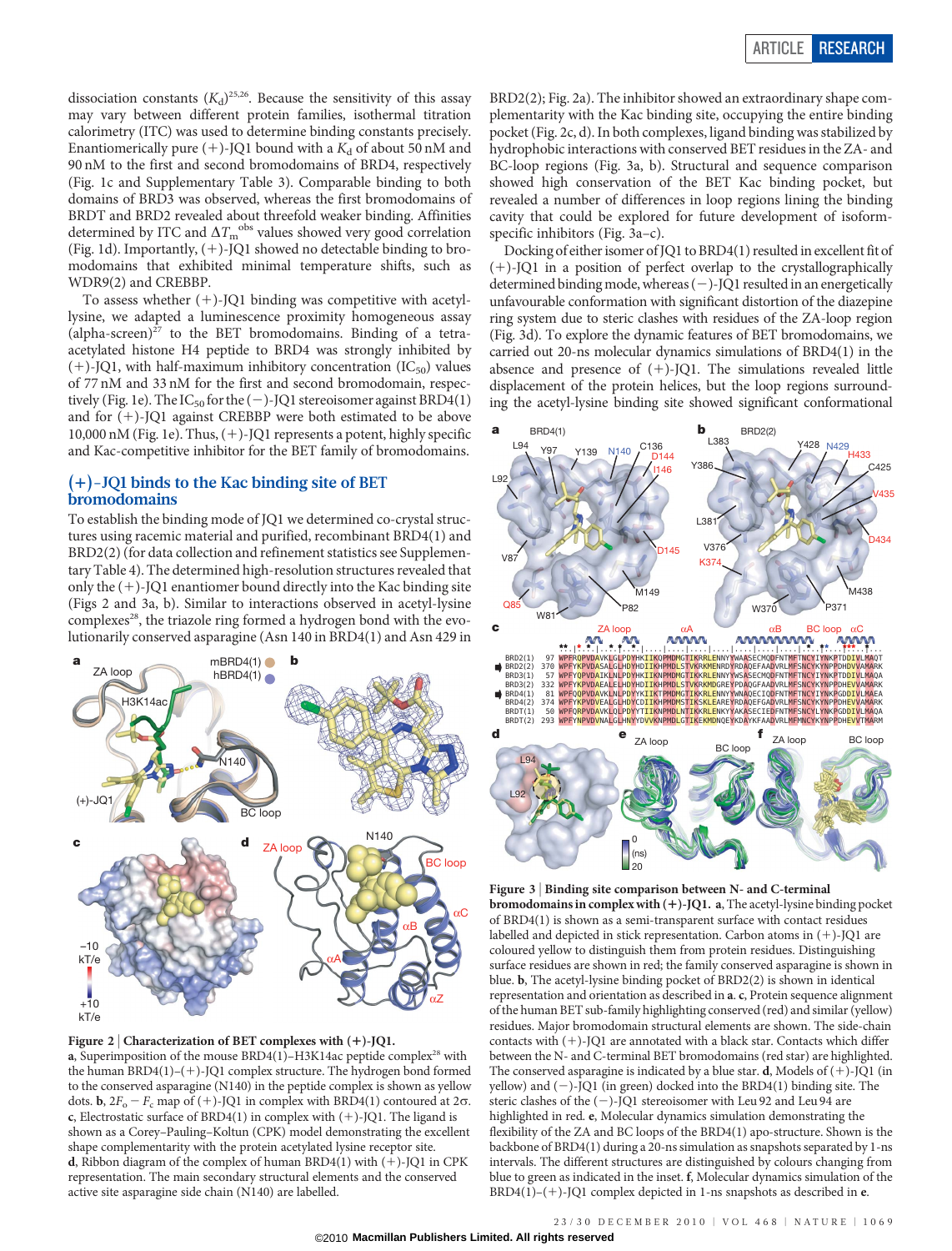flexibility. Furthermore, these loops were much more flexible in the absence (Fig. 3e) than in the presence (Fig. 3f) of the inhibitor, indicating that  $(+)$ -JQ1 stabilized the Kac binding cavity. In all cases, molecular dynamics simulation energies converged (Supplementary Fig. 2).

## JQ1 displaces BRD4 from nuclear chromatin in cells

To establish whether JQ1 binds bromodomains competitively with chromatin in a cellular environment, we performed fluorescence recovery after photobleaching (FRAP) experiments. Previous research has demonstrated the utility of FRAP in assessing the pace of lateral redistribution of human bromodomains<sup>17,29</sup>. Human osteosarcoma cells (U2OS) transfected with GFP–BRD4 show a time-dependent recovery of fluorescence intensity (Fig. 4a, b). In the presence of JQ1 (500 nM), the observed recovery is immediate, indicating displaced and freely diffusing nuclear BRD4 (Fig. 4a, b). Cellular FRAP studies confirmed that the effects on the mobilefraction of BRD4 are limited to the biochemically active  $(+)$ -JQ1 stereoisomer (Supplementary Fig. 3).

Having demonstrated potent, selective binding to BRD4 in homogeneous and cell-based assays, we became interested to explore the effects of JQ1 on disease-relevant phenotypes. Previous studies have established that the pathogenic BRD4–NUT fusion protein arising

from the t(15;19) translocation in NMC binds avidly to discrete foci of acetylated chromatin, conferring a proliferative advantage and differentiation block<sup>17</sup>. Using FRAP, we assessed the ability of JQ1 to target directly the BRD4–NUT oncoprotein. Compared to a vehicle control, JQ1 (500 nM) markedly accelerated time to half fluorescence recovery in photobleached regions of cells transfected with GFP– BRD4–NUT (Fig. 4c, d). Notably, no effect was observed on redistribution of GFP–NUT (Supplementary Fig. 3). These data are consistent with competitive binding of JQ1 to BRD4 in cultured cells.

#### JQ1 induces differentiation and growth arrest in NMC

Direct inhibition of gene products expressed from recurrent, oncogenic translocations is a validated therapeutic approach in cancer $30,31$ . We thus endeavoured to establish the consequences of competitive inhibition of BRD4–NUT in NMC. A characteristic feature of NMC is the appearance of discrete nuclear speckles of the BRD4–NUT oncoprotein by NUT-directed immunohistochemistry<sup>32</sup>. Treatment of the patient-derived 797 NMC cell line for 48 h with JQ1 (500 nM) effaces nuclear foci, producing diffuse nuclear NUT staining by immunohistochemistry (Supplementary Fig. 3e). In a dose- and time-dependent manner, JQ1 provokes a differentiation phenotype in NMC cell lines,





expression studies of  $(+)$ -JQ1 (red; 250 nM, 48 h) versus  $(-)$ -JQ1 (grey; 250 nM, 48 h) and vehicle (black) confirm squamous differentiation. Data represent the mean  $\pm$  s.d. ( $n = 3$ ), and are annotated with P-values as obtained from a two-tailed t-test. g, Growth effects of BRD4 inhibition on BRD4–NUTdependent cell lines. Cells were incubated with  $(+)$ -JQ1 (red circles) or  $(-)$ -JQ1 (black circles) and monitored for proliferation after 72 h.  $(+)$ -JQ1 uniquely attenuates proliferation by NMC cell lines. Data are presented as mean  $\pm$  s.d.  $(n = 3)$ . Curve fit was calculated by logistical regression. **h**, Flow cytometry for DNA content in NMC 797 cells. (+)-JQ1 (250 nM, 48 h) induces a G1 arrest compared to  $(-)$ -JQ1 (250 nM) and vehicle control. Data are presented as a histogram of nuclear fluorescence intensity. i, Flow cytometric analysis of NMC 797 squamous carcinoma cells treated with vehicle, JQ1 or staurosporine (STA), as indicated. AV, annexin-V; PI, propidium iodide.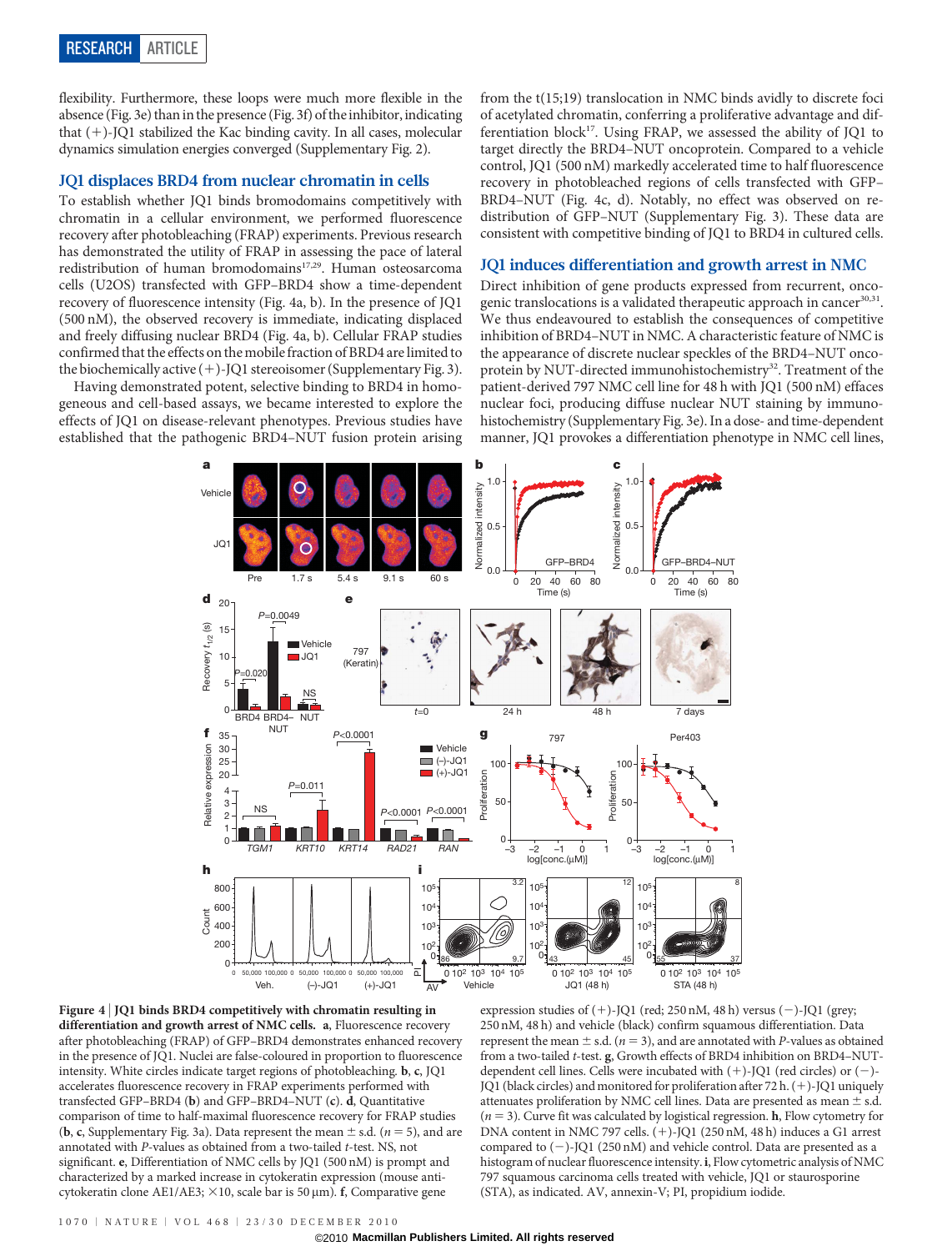featuring cell spreading and flattening, open chromatin and striking spindle morphology (Fig. 4e and Supplementary Fig. 4). Differentiation is prompt  $(<24 h)$  and characterized by marked changes in cell shape accompanied by markedly augmented expression of cytokeratin, a hallmark of squamous differentiation (Fig. 4e). After 7 days in culture with submicromolar exposures to JQ1, terminal differentiation is observed. In this manner, JQ1 phenocopies the morphological changes and increased keratin expression observed with BRD4–NUT silencing by RNA interference (Supplementary Fig.  $5)^{17}$ . Corroborating these studies, expression analysis of three canonical squamous tissue genes by RT– PCR identified marked (30-fold) induction of keratin-14 by  $(+)$ -JQ1 in NMC 797 cells (Fig. 4f). The modest induction of keratin-10 without affecting epidermal transglutaminase (TGM1) may indicate differentiation towards thoracic squamous epithelium, consistent with the mediastinal primary tumour from which NMC 797 cells derive<sup>33</sup>. Induction of differentiation with intense keratin staining is progressive over 72 h, as determined by quantitative immunohistochemistry analysis (Supplementary Fig. 6). Supporting an on-target mechanism-of-action, the  $(-)$ -JQ1 enantiomer is comparatively inactive in NMC, and a non-BRD4-dependent squamous carcinoma cell line (TE10) fails to exhibit differentiation effects of active JQ1 (Supplementary Fig. 4c).

In BRD4-dependent NMC cells, differentiation is expectedly accompanied by growth arrest, as demonstrated by reduced Ki67 staining (Supplementary Fig. 7), sustained inhibition of proliferation (Fig. 4g; Supplementary Fig. 8) and G1 cell-cycle arrest (Fig. 4h). To understand further the observed G1 arrest and to confirm an effect of JQ1 on known BRD4-dependent genes, we performed quantitative RT-PCR for RAD21 and RAN (ref. 4). (+)-JQ1 potently decreased expression of both BRD4 target genes, whereas  $(-)$ -JQ1 had no effect (Fig. 4f). Early and late apoptosis were assessed with annexin-V and propidium iodide staining to ascertain whether the antiproliferative effect and irreversible differentiation was accompanied by cell death. Indeed, JQ1 induces immediate and progressive apoptosis in BRD4 dependent human carcinoma cells, without triggering significant growth arrest or cell death in cell lines lacking the BRD–NUT fusion (Supplementary Figs 8 and 9).

### Antitumour efficacy of JQ1 in xenograft models of NMC

To determine whether JQ1 could attenuate the growth of BRD4 dependent carcinoma as a single agent in vivo, we developed three xenograft models of NMC in mice. First, short-term treatment studies were performed in NMC 797 xenografts with positron-emission tomography (PET) imaging of  ${}^{18}$ F-fluorodeoxyglucose (FDG) uptake as a primary endpoint to explore whether activity of JQ1 could be demonstrated by non-invasive imaging. Matched cohorts of mice with established tumours were randomized to treatment with JQ1  $(50 \,\text{mg}\,\text{kg}^{-1})$  or vehicle, administered by daily intraperitoneal injection. Before randomization, and after 4 days of therapy, mice were evaluated by FDG-PET imaging. A marked reduction in FDG uptake was observed with JQ1 treatment, whereas vehicle-treated mice demonstrated progressive disease (Fig. 5a). Tumour-volume measurements confirmed a reduction in tumour growth with JQ1 treatment (Fig. 5b and Supplementary Fig. 10). JQ1 was well tolerated at this dose and schedule without overt signs of toxicity or weight loss (Supplementary Fig. 10b).

To confirm that the antineoplastic effect observed with JQ1 treatment was associated with target engagement, sectioned tumour tissue was examined for the BRD4–NUT oncoprotein. As presented in Supplementary Fig. 11, JQ1 treatment resulted in effacement of NUT nuclear speckles, consistent with competitive binding to nuclear chromatin. Cell spreading and increased keratin expression confirmed induction of squamous differentiation (Fig. 5c). Decreased nuclear Ki67 and increased TUNEL staining in treated animals confirmed an ongoing antiproliferative, pro-apoptotic effect (Supplementary Fig. 11). To quantify the pharmacodynamic biomarker of tumour keratin expression, we established protocols for automated immunohistochemistry image acquisition

and analysis. Paired samples from treated and untreated animals were prepared and analysed using standardized protocols and commercially available software (ImageScope; Aperio Technologies), demonstrating that JQ1 induced strong (grade  $3+$ ) keratin expression in NMC 797 xenografts (Supplementary Fig. 12).

In parallel with these studies, we had occasion to care for a 29-yearold patient with widely metastatic BRD4–NUT-positive NMC arising from the mediastinum. With the goal of developing a more clinically relevant disease model, we established short-term cultures (11060 cells) using discarded clinical material obtained from pleural fluid draining from a palliative chest tube. As presented in Supplementary Fig. 13, in vitro studies confirmed the stereospecific, potent effect of  $(+)$ -JQ1 on cellular viability (IC<sub>50</sub> = 4 nM), growth and cell cycle progression. Four animals engrafted with patient-derived tumour material developed measurable disease, which was strongly FDG-avid by PET imaging (Fig. 5d). Animals were randomly assigned to vehicle or  $(+)$ -JQ1 treatment. Before treatment and after 4 days of therapy, mice were evaluated by PET imaging. A marked response in FDG uptake was observed with  $(+)$ -JQ1 treatment, whereas vehicle-treated animals demonstrated progressive disease (Fig. 5e). Tumour material prepared for quantitative immunohistochemistry analysis demonstrated induction of keratin expression after  $(+)$ -JQ1 treatment (Fig. 5f, g and Supplementary Fig. 14) in this minimally passaged NMC xenograft model.

To confirm the translational potential of direct-acting BRD4 inhibition in NMC, we further adapted the patient-derived 11060 cells to expansion in vivo, and performed definitive efficacy studies. Marked tumour regression and prolonged overall survival were observed, after only 18 days of well-tolerated therapy with  $(+)$ -JQ1 (Fig. 5h, i). These results were recapitulated in a third NMC xenograft model, using Per403 cells (Fig. 5j, k and Supplementary Fig. 15). Together, these data establish in vivo proof-of-concept for targeting BRD4 with JQ1 in NMC.

## **Discussion**

Across the complex landscape of the cancer genome, recurrent chromosomal rearrangements comprise a compelling subset of clear, genetic targets in cancer. As evidenced by the successful development of firstand second-generation kinase inhibitors targeting BCR–ABL in chronic myelogenous leukaemia, well-characterized probe compounds<sup>34,35</sup> high-resolution crystallographic data<sup>36</sup>, translational research studies<sup>37</sup>, and informative murine models<sup>38</sup>, where available, provide an optimal platform for ligand discovery and target validation. Herein, we provide comparable evidence supporting the BRD4–NUT fusion as a therapeutic target in an incurable, genetically-defined human squamous carcinoma, using a novel BRD4-directed small-molecule inhibitor.

Beyond NUT-midline carcinoma, BET-family bromodomains contribute to other neoplastic and non-neoplastic diseases. BRD4 targets the P-TEFb complex to mitotic chromosomes, resulting in the expression of growth-promoting genes such as  $c$ - $Myc^{12,14}$  and the well-established cancer target Aurora B<sup>39</sup>. BET family members have been recognized as essential genes for the replication of viruses<sup>40,41</sup> and in mediating inflammatory responses<sup>42</sup>. Thus, the availability of  $(+)$ -JQ1 will prompt informative research broadly in developmental and disease biology. JQ1 possesses many desirable qualities of a chemical probe, such as high target potency in homogeneous and cellular assays, a well-characterized profile of selectivity, synthetic accessibility and herein proven utility in experimental biology<sup>18,19</sup>. We have also found JQ1 to exhibit few off-target effects on cellular receptors and excellent pharmacokinetic properties including 49% oral bioavailability (Supplementary Figs 16 and 17 and Supplementary Table 5), establishing the plausibility of developing drug-like derivatives for therapeutic application.

The discovery and optimization of small-molecule inhibitors of epigenetic targets is a major focus of current biomedical research<sup>43</sup>. We sought to meet the challenge of developing potent, selective inhibitors of epigenetic readers. Here we present a first, thoroughly characterized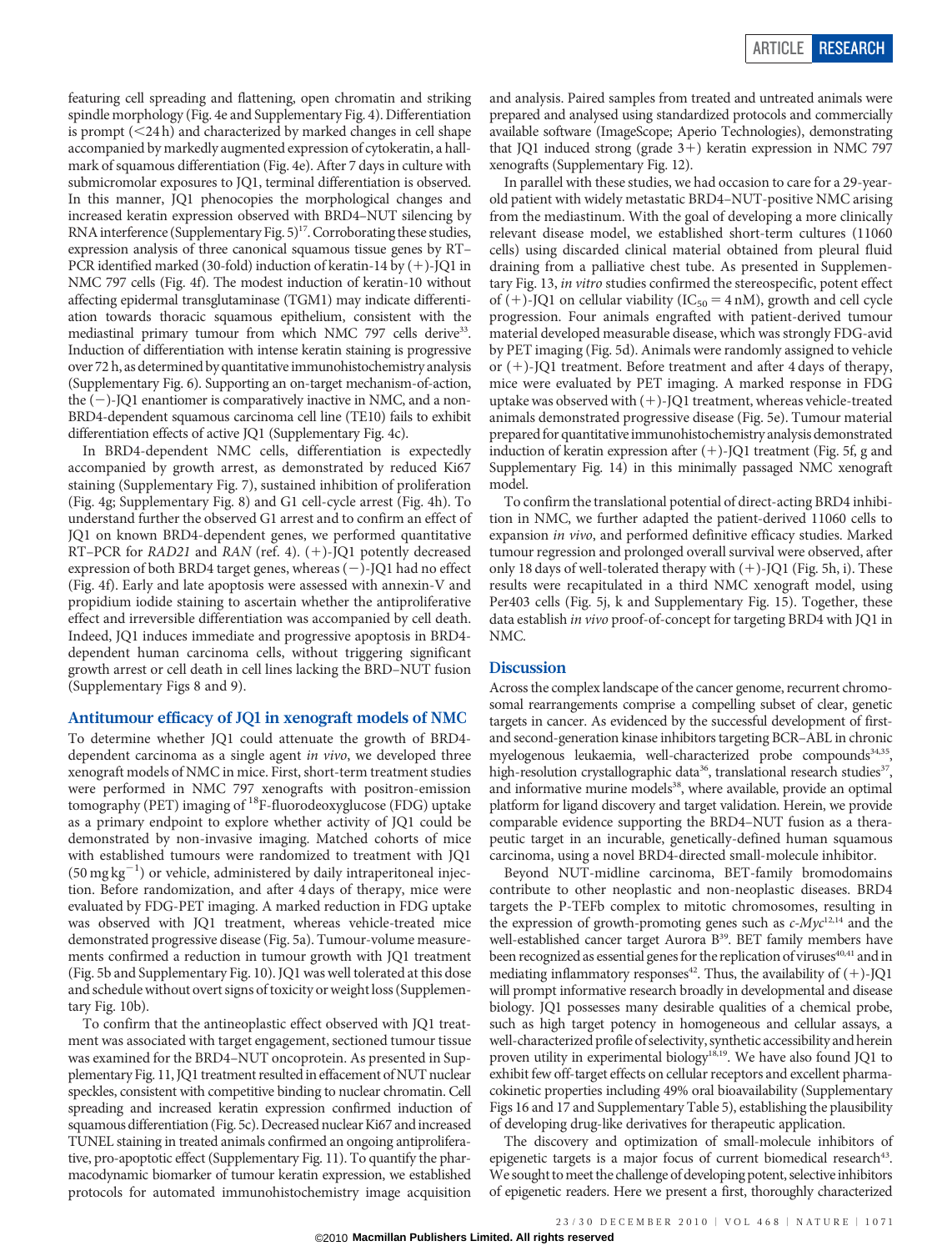

Figure 5 <sup>|</sup> JQ1 promotes differentiation, tumour regression and prolonged survival in murine models of NMC. a, PET imaging of murine NMC 797 xenografts. FDG uptake in xenograft tumours is reduced by  $50 \text{ mg kg}^{-1}$ treatment compared to vehicle control. Arrows indicate the anatomical location of tumour xenograft. b, Tumour volume is reduced in mice with established disease (NMC 797 xenografts) treated daily with 50 mg kg<sup>-1</sup> JQ1 compared to vehicle control. A significant response to therapy is observed by a two-tailed *t*-test at 14 days ( $P = 0.039$ ). Data represent the mean  $\pm$  s.d. ( $n = 7$ ). c, Histopathological analysis of NMC 797 tumours excised from animals treated with JQ1 reveals induction of keratin expression (mouse anticytokeratin clone AE1/AE3,  $\times$ 40) and impaired proliferation (Ki67,  $\times$ 40), as compared to vehicle-treated animals (scale bar is 20  $\mu$ m). d, Viability of patientderived NMC 11060 xenografts was confirmed by PET imaging. Arrow indicates the anatomical location of tumour xenograft. e, Therapeutic response of primary 11060 NMC xenografts to  $(+)$ -JQ1 (50 mg kg<sup>-1</sup> daily for 4 days) was demonstrated by PET imaging. Integrated signal encompassed within the

inhibitor of the BET-family of bromodomains. The approach outlined herein further establishes the feasibility of abrogating protein–protein interactions with small molecules, and targeting additional epigenetic readers for ligand discovery.

#### METHODS SUMMARY

The inhibitor JQ1 was synthesized in both racemic and enantiomerically pure format using the synthetic route outlined in scheme 1 and scheme 2 (Supplementary Methods) and its structure was fully characterized. Human bromodomains were expressed in bacteria as His-tagged proteins and were purified by nickelaffinity and gel-filtration chromatography. Protein integrity was assessed by SDS–PAGE and electro-spray mass spectrometry on an Agilent 1100 Series LC/MSD TOF. All crystallizations were carried out at  $4^{\circ}$ C using the sitting-drop vapour-diffusion method. X-ray diffraction data were collected at the Swiss Light source beamline X10SA, or using a Rigaku FR-E generator. Structures were determined by molecular replacement. Isothermal titration calorimetry experiments were performed at 15 °C on a VP-ITC titration microcalorimeter (MicroCal). Thermal melting experiments were carried out on an Mx3005p RT–PCR machine (Stratagene) using SYPRO Orange as a fluorescence probe. Dose-ranging small-molecule studies of proliferation were performed in white, 384-well plates (Corning) in DMEM media containing 10% FBS. Compounds

tumour volume is presented as the per cent injected dose per gram (% ID per g). f, Histopathological analysis of primary NMC 11060 tumours excised from animals treated with  $(+)$ -JQ1 reveals induction of keratin expression (mouse anti-cytokeratin clone AE1/AE3,  $\times$ 20; scale bar is 20  $\mu$ m), compared to vehicletreated animals. Quantitative analysis of keratin induction was performed using image masking (f, right panel) and pixel positivity analysis (g). A significant response to therapy is observed by a two-tailed *t*-test ( $P = 0.0001$ ). Data represent the mean  $\pm$  s.d. of three independent wide microscopic fields. Comparative images of stained excised tumours and quantitative masks are provided in Supplementary Fig. 14.  $h-k$ ,  $(+)$ -JQ1 (red circles and lines; 50 mg  $kg^{-1}$  daily for 18 days) produces a decrease in tumour volume (h, j) and promotes prolonged survival (i, k) in patient-derived 11060 (h, i) and Per403  $(i, k)$  NMC xenograft models ( $n = 10$  in all groups). A significant response to therapy is observed for tumour volume by a two-tailed *t*-test ( $P < 0.0001$ ) and for overall survival by a log-rank test ( $P < 0.0001$ ). Black circles and lines, vehicle.

were delivered with a JANUS pin-transfer robot and proliferation measurements were made on an Envision multilabel plate-reader (PerkinElmer). Murine xenografts were established by injecting NMC cells in 30% Matrigel (BD Biosciences) into the flank of 6-week-old female NCr nude mice (Charles River Laboratories). Tumour measurements were assessed by caliper measurements, and volume was calculated using the formula Vol =  $0.5 \times L \times W^2$ . All mice were humanely killed, and tumours were fixed in 10% formalin for histopathological examination. Quantitative immunohistochemistry was performed using the Aperio Digital Pathology Environment (Aperio Technologies) at the DF/HCC Core Laboratory at the Brigham and Women's Hospital.

#### Received 5 May; accepted 17 September 2010. Published online 24 September 2010.

- 1. Ptashne, M. Binding reactions: epigenetic switches, signal transduction and cancer. Curr. Biol. 19, R234-R241 (2009).
- 2. Schreiber, S. L. & Bernstein, B. E. Signaling network model of chromatin. Cell 111, 771–778 (2002).
- Marushige, K. Activation of chromatin by acetylation of histone side chains. Proc. Natl Acad. Sci. USA 73, 3937-3941 (1976).
- 4. Dey, A., Nishiyama, A., Karpova, T., McNally, J. & Ozato, K. Brd4 marks select genes on mitotic chromatin and directs postmitotic transcription. Mol. Biol. Cell 20, 4899–4909 (2009).